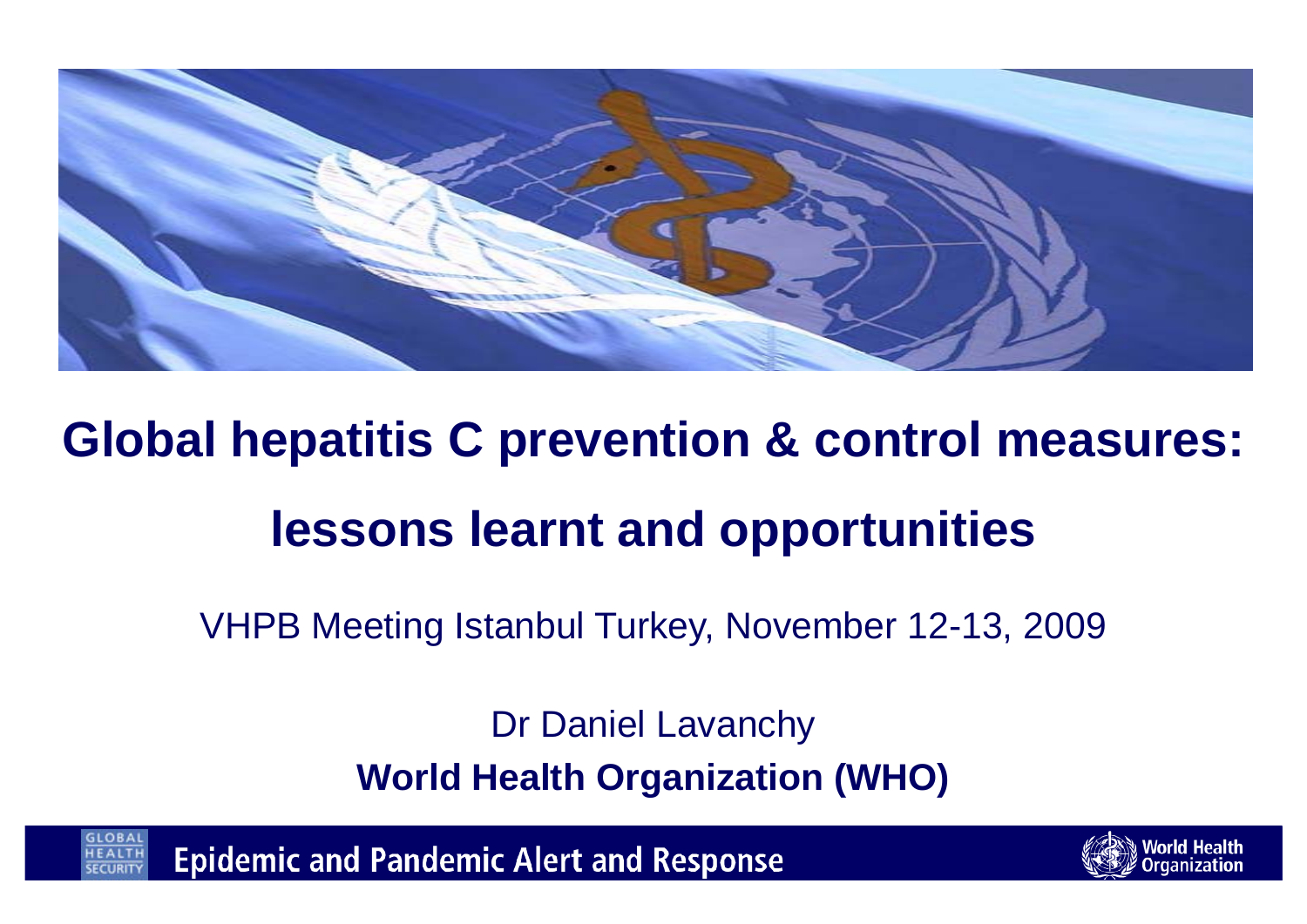# *Hepatitis C global burden*

*Hepatitis C - WHO estimate:* 

- <sup>z</sup>**2.3 - 4.7 millions new infections**
- <sup>z</sup>**300'000 deaths annually**
- $\bullet$  **130-170 million persons chronically infected**
- Not treated, 14 45% of patients develop CLD **& cirrhosis after ~20 years**

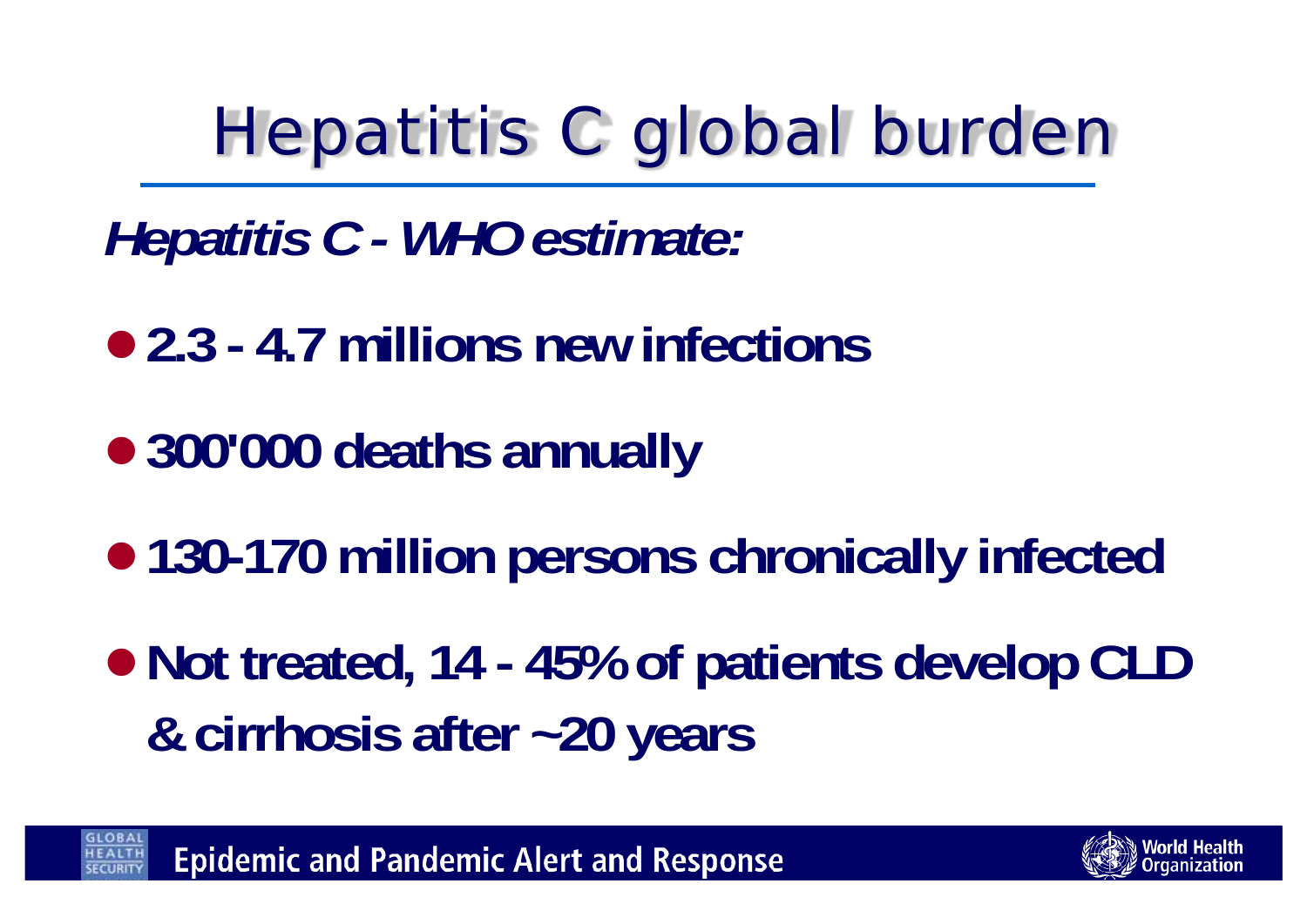# *New Viral Hepatitis Infections*

*continue to occur:*

- $\bullet$ **unscreened blood transfusions or blood products**
- **•** failure to sterilize medical equipment **& unsafe injections**
- dental and "traditional" medicine?
- $\bullet$ **injection drug users**
- **•** hemodialysis







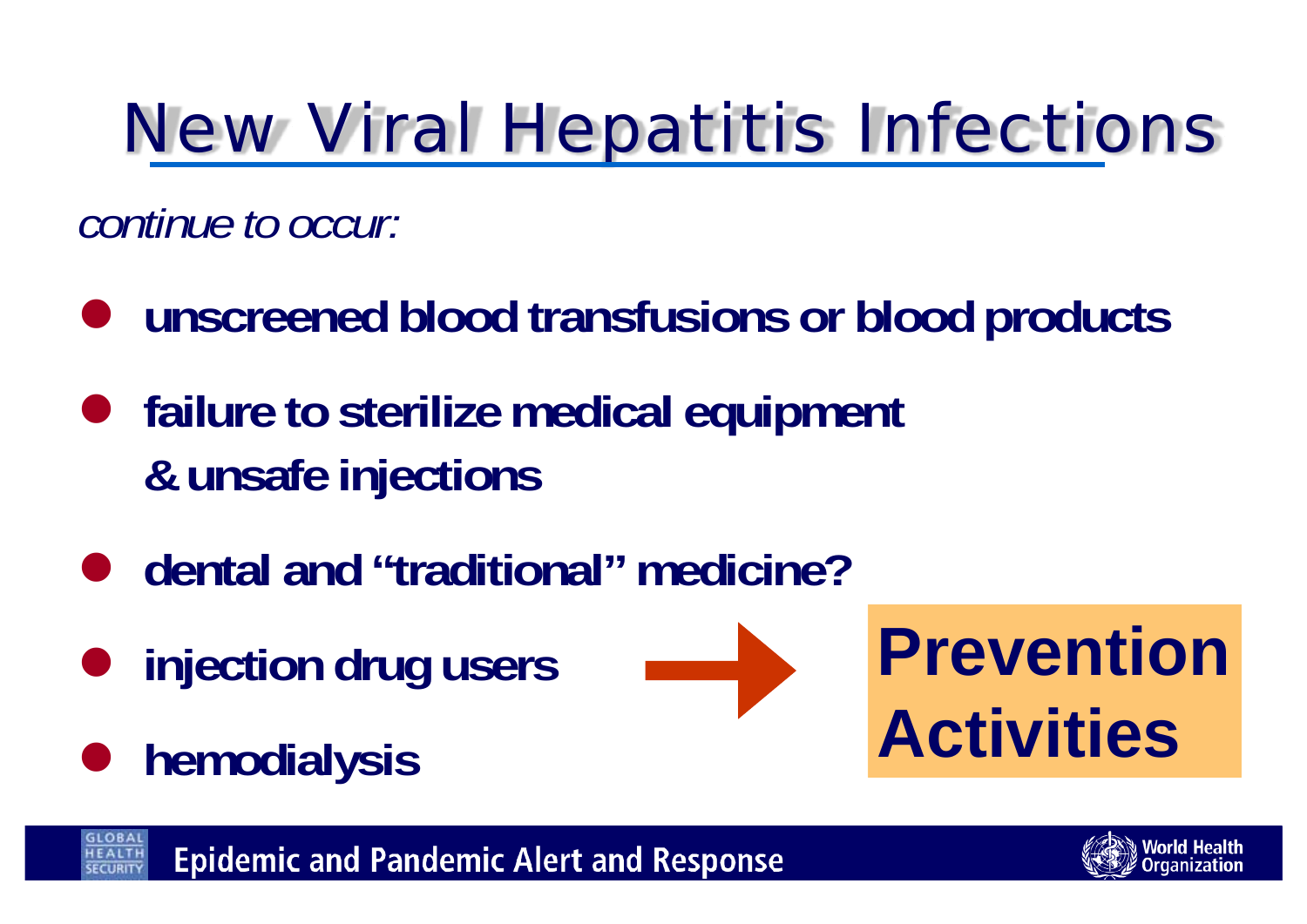# *End-stage liver disease*

- Cirrhosis **Cirrhosis > 783'000 deaths / year**
- $\bullet$ **Liver cancer > 619'000 deaths / year**

# **~1 of every 40 death worldwide**

*But no good breakdown according to aetiology*



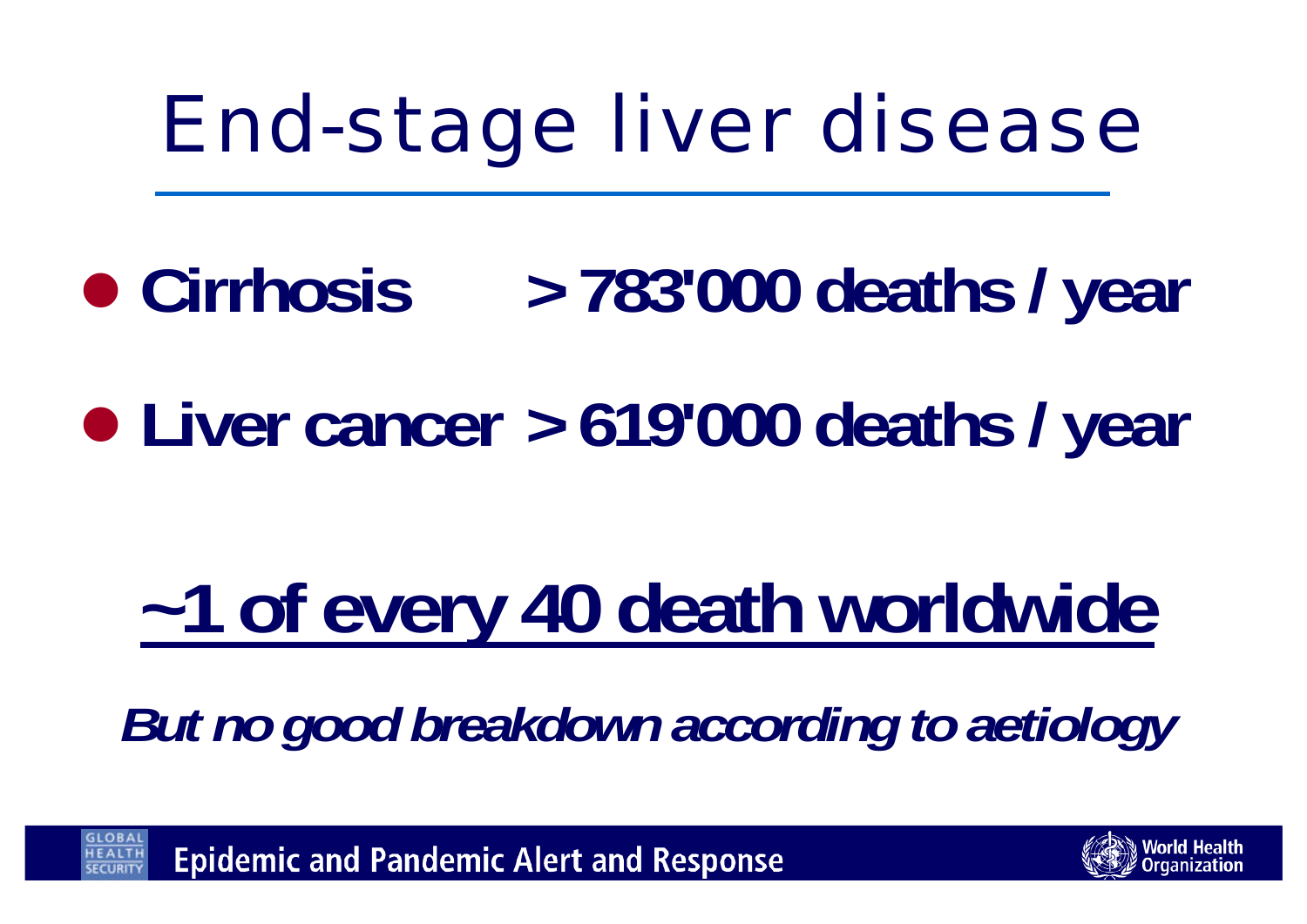*A comprehensive prevention strategy should include:*

- z *Primary prevention* **of new infections**
- **Secondary prevention of transmission from infected persons to other persons**
- *Tertiary prevention* **of the pathological consequences of chronic infection in those persistently infected with the virus**

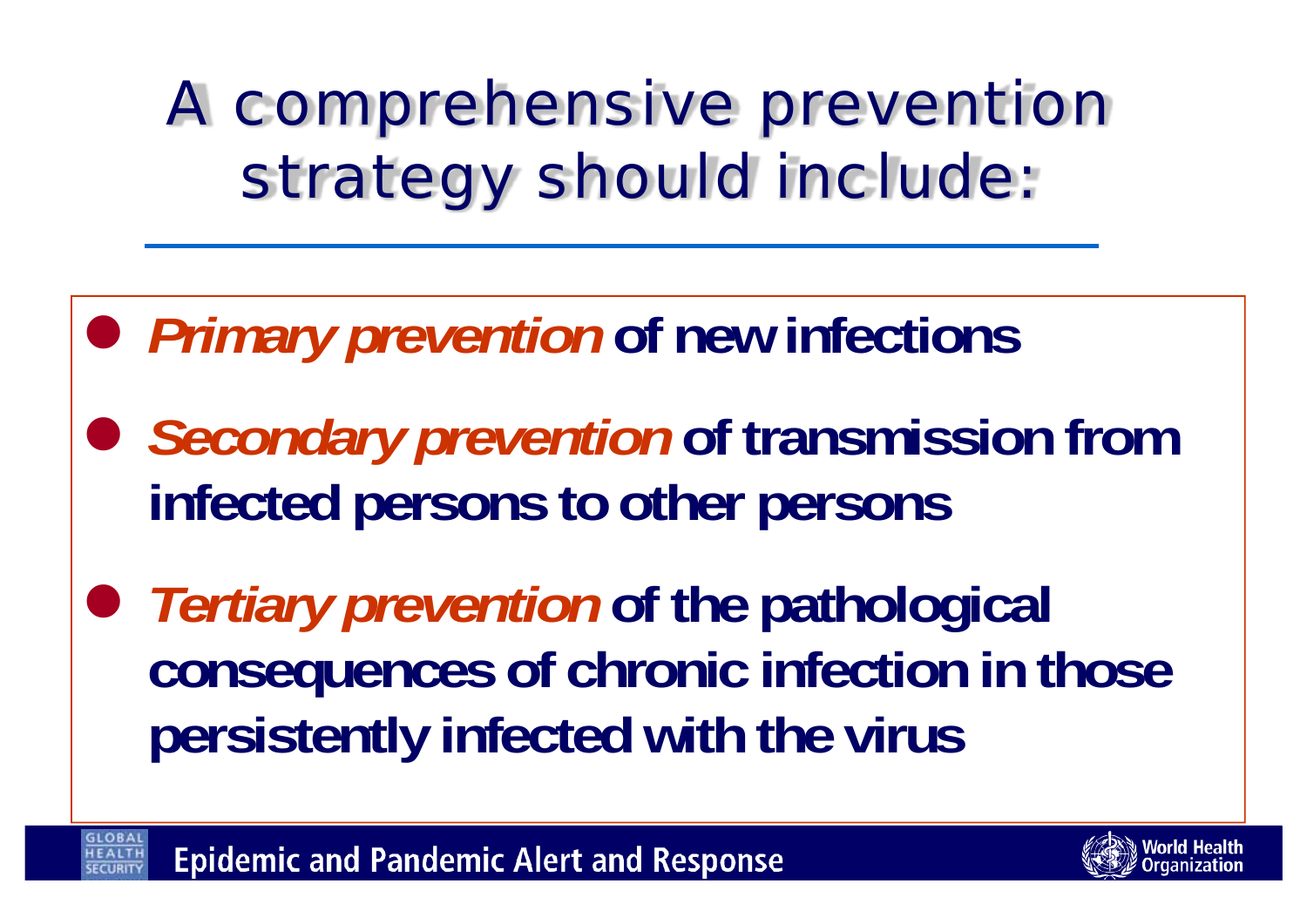### *Primary prevention of new infections*

#### **• Hepatitis C vaccine**

- –**Investigational E1E2/MF59 vaccine (Novartis)**
- –**Correlates of protection are complex**
- –**Human studies in planning stage ?**
- –**Future development ?**
- **Preventing transmission from blood or blood components, organs, tissue and semen through a comprehensive national plan**



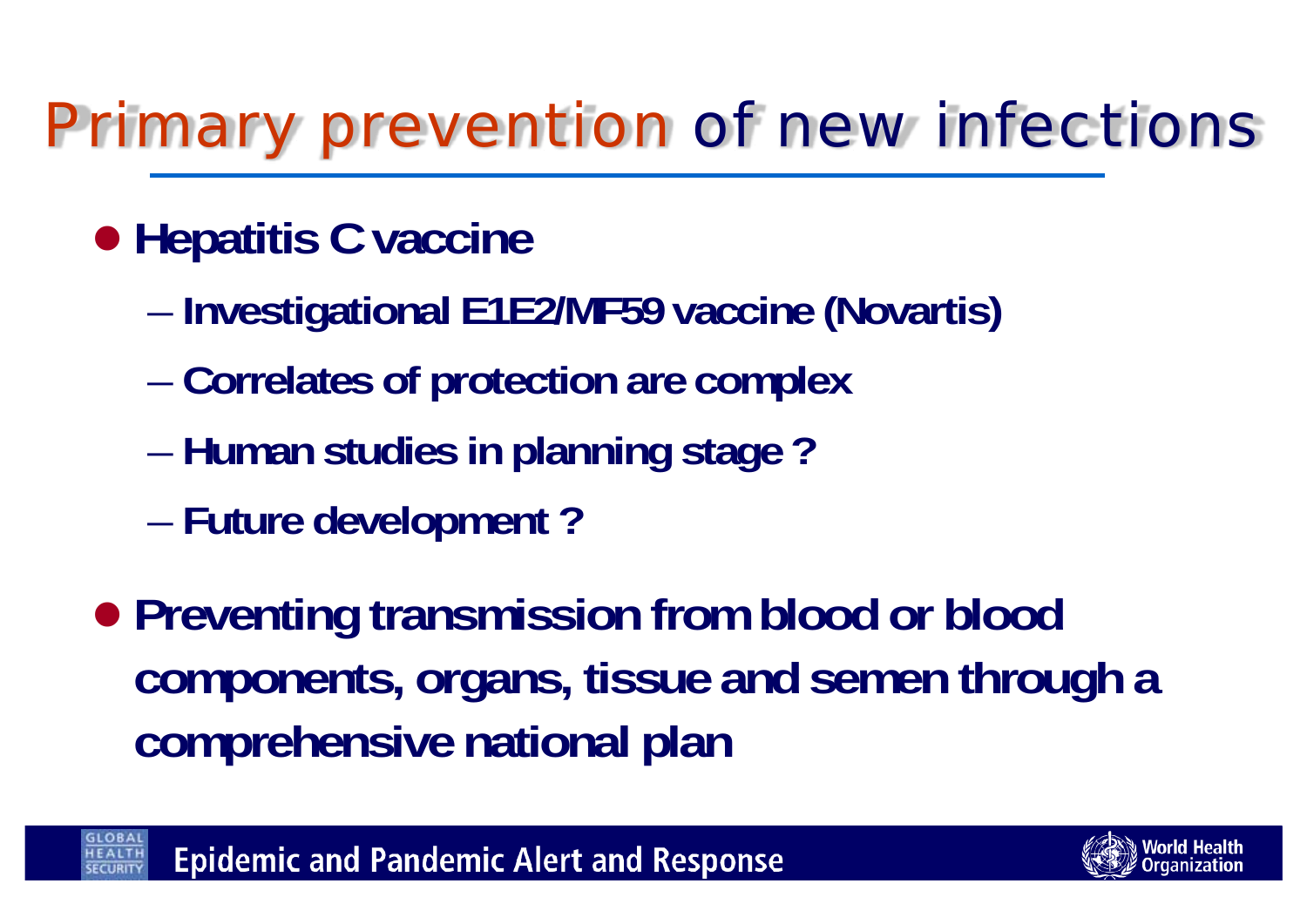### *Secondary prevention of transmission from infected persons to other persons*

- $\bullet$  **Infection control practices**
- **Safe injection practices** 
	- –**Communication for behaviour change > consumer demand for injection safety**
	- –**Reduce number of injections**
	- –**Provision of single-use injection equipment and infection control supplies**
	- –**Sharps waste management**
- **Special groups** 
	- –**Hemodialysis**
	- **Prisoners**
	- **IVDU**

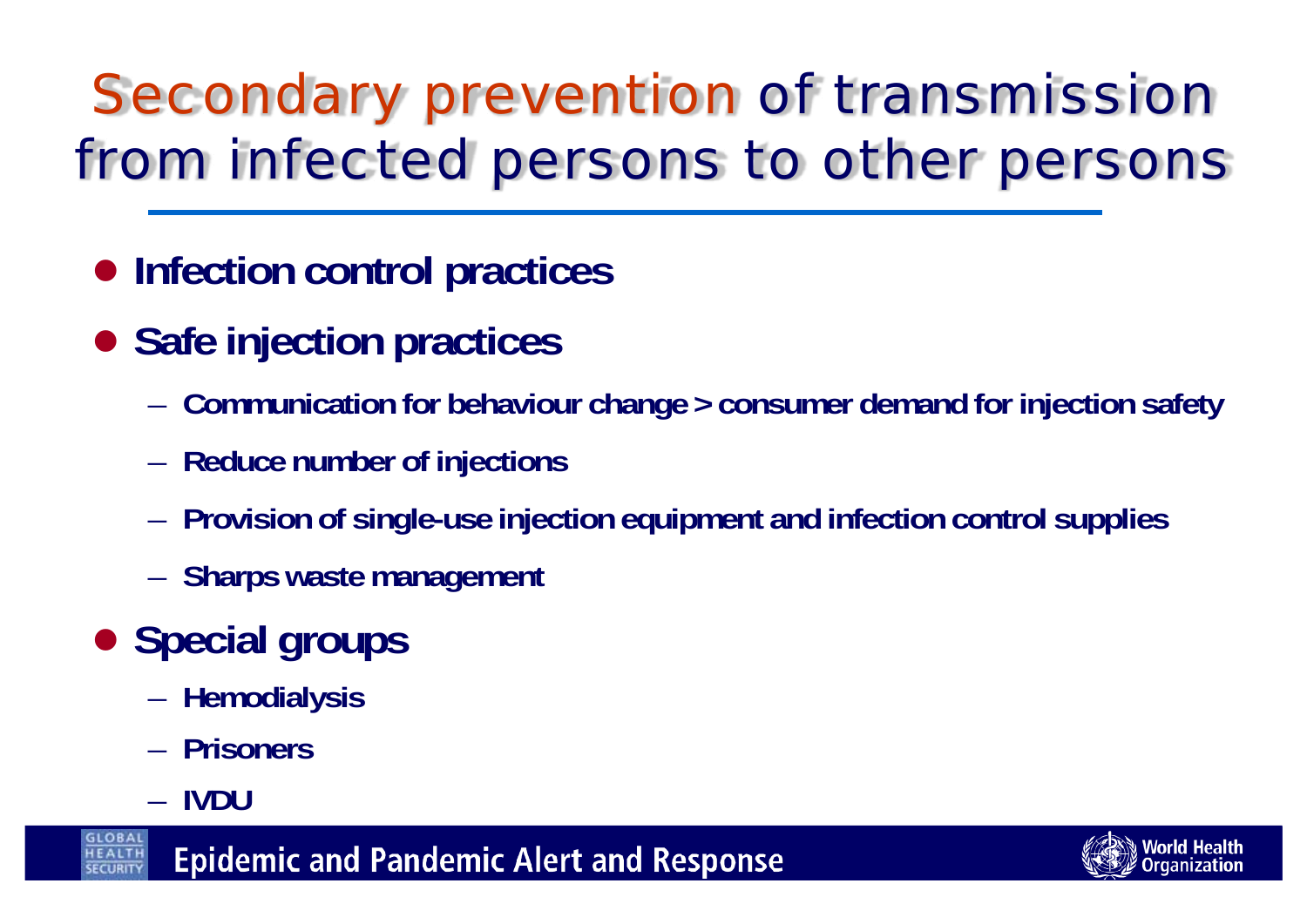#### *Tertiary prevention of the pathological consequences*

#### $\bullet$ **(peg)-interferon + ribavirin**

- Well established > 40-80% virus elimination
- –Cheaper drugs are partially available

#### **• New antivirals in development**

- **Treatment is expensive and monitoring is demanding**
	- **Who should be treated ?**

**• Treatment may not change the public health problem** 

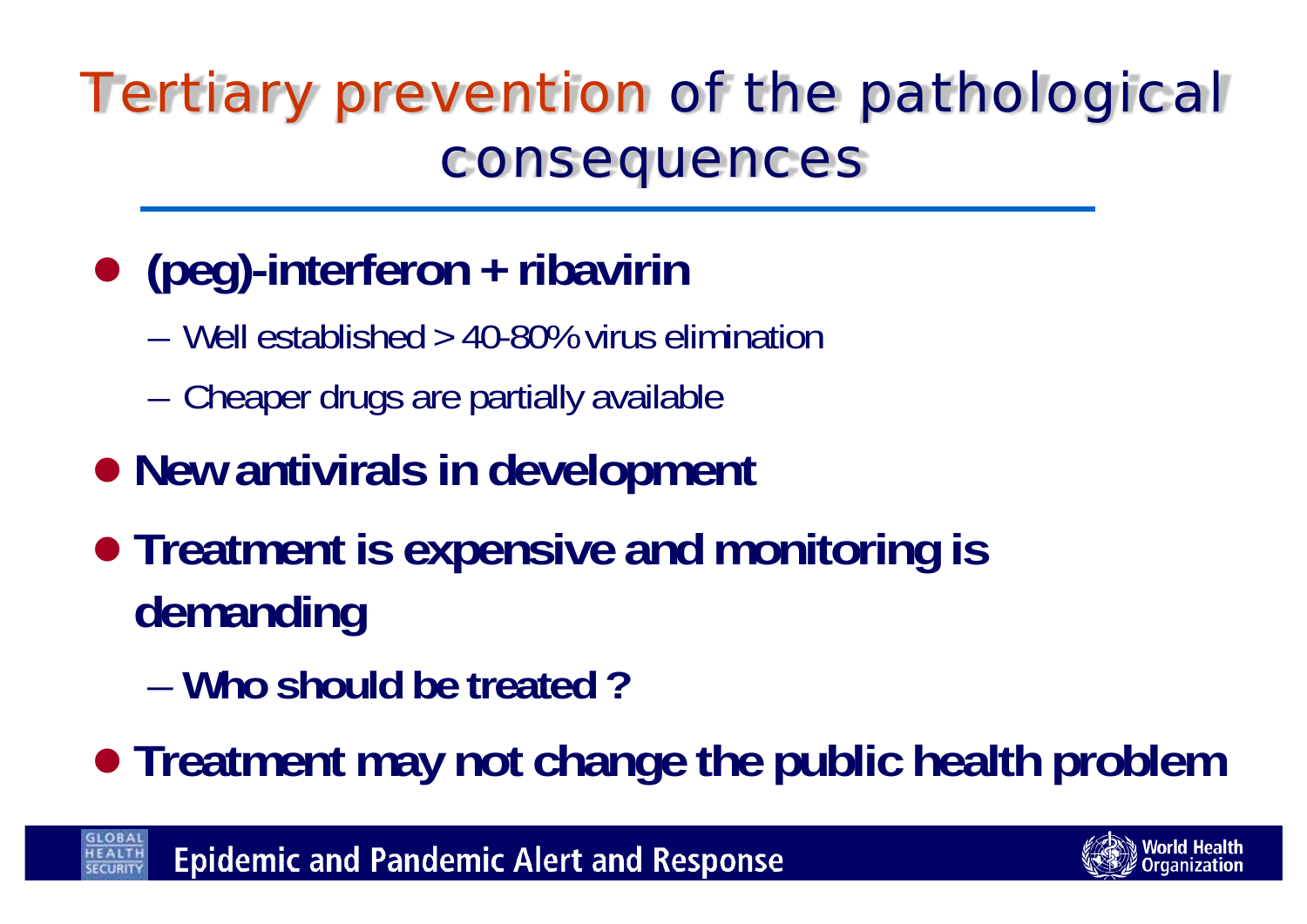# *Strategic approach*

- $\bullet$  **holistic strategy to improve the prevention, control and management of hepatitis A, B, C & E**
- **•** Public health recognition of viral hepatitis as an **important issue**
- $\bullet$  **Government lead for a national strategy** 
	- –for awareness raising, screening, diagnosis, referral and treatment
	- –Who should lead: The pharmaceutical industry? Doctors? Rock stars? The media?
- $\bullet$  **Involve advocacy groups, professionals and scientific societies**

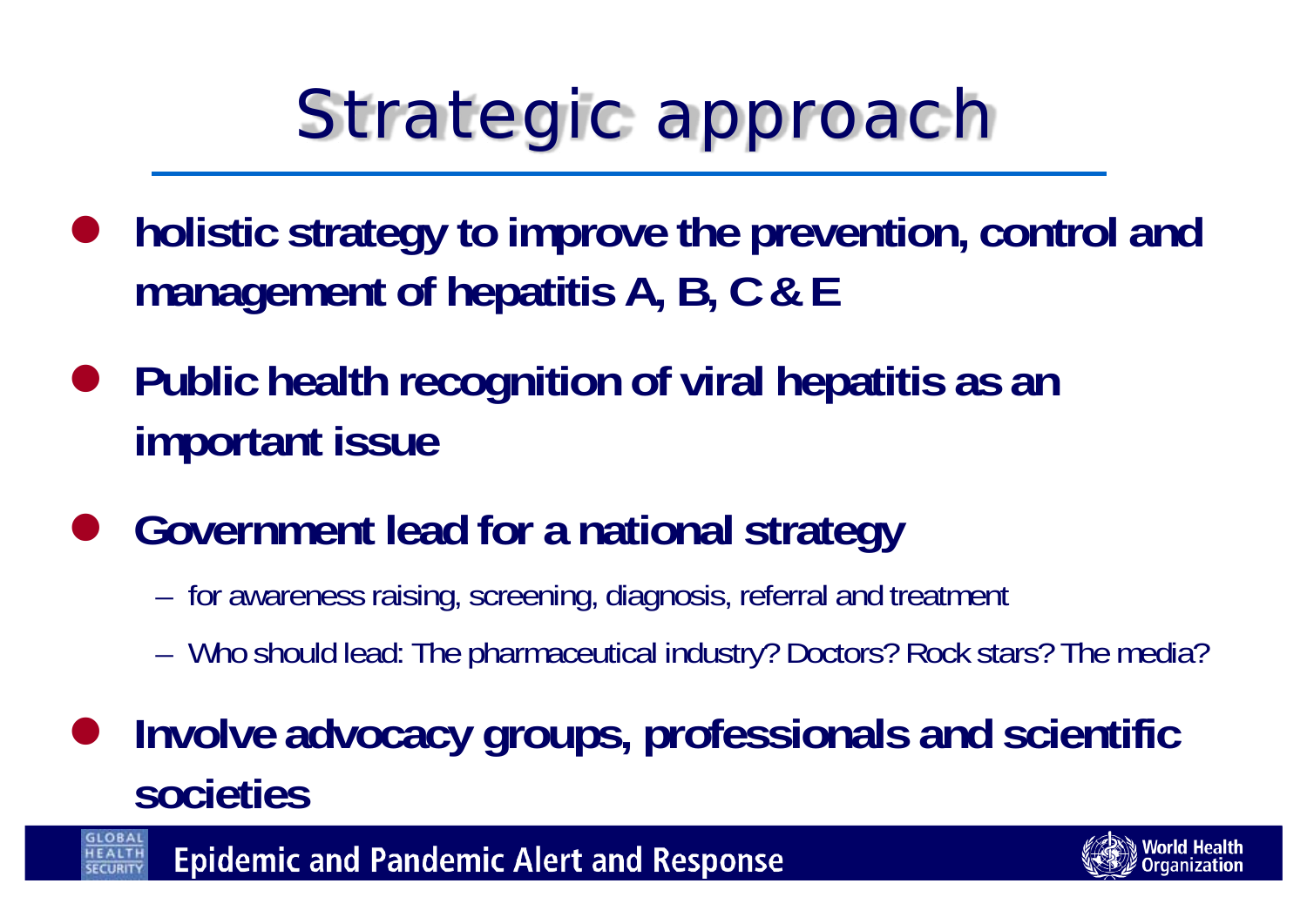# *Success basic requirements*

**• Clear and consistent messages must be communicated to the general public in order to :** 

**(governments, NGOs, public health officials, primary care clinicians, advocacy groups)**

- –offer the *same, complete information*
- –raise awareness and understanding
- –overturn misconceptions about Hepatitis B
- $\bullet$  **set clear, quantifiable targets for** 
	- –reducing incidence and prevalence
	- –reducing morbidity & mortality

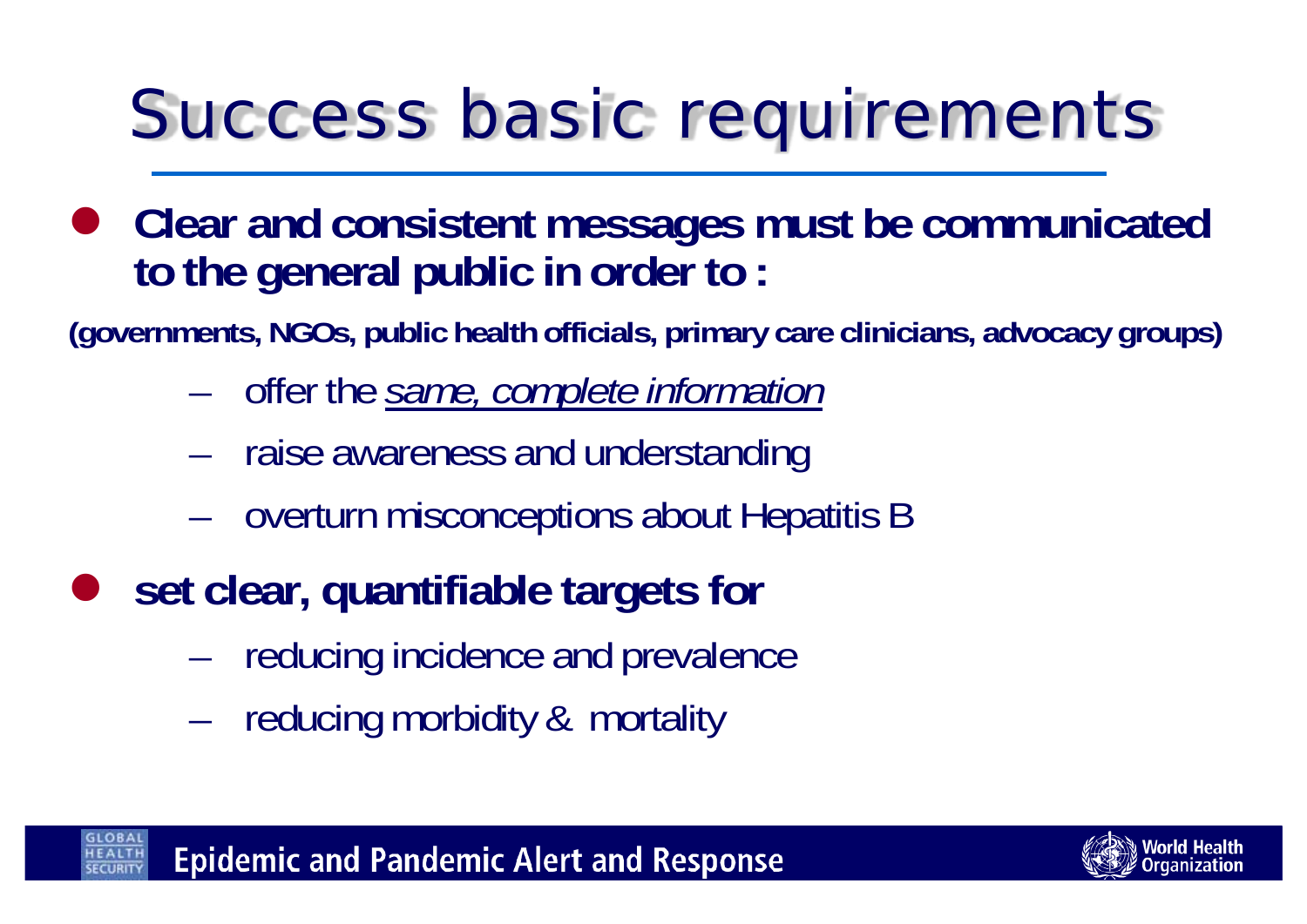#### *Epidemiological studies & standardized surveillance data are necessary*

- $\bullet$ **Avoid heterogeneity in availability/quality of data**
- $\bullet$ **Detect outbreaks of HCV infection**
- $\bullet$ **Assess the burden of disease and infection**
- $\bullet$ **Identify risk factors**
- $\bullet$ **Monitoring of chronic liver disease**
- $\bullet$ **Monitor disease trends**
- $\bullet$ **Identify and follow-up infected persons**
- $\bullet$ **Develop, implement, & evaluate prevention programmes**
- $\bullet$  **Evaluation of the effectiveness of activities**
	- –**Vaccination, Screening, Injection safety, infection control, Safe sex, Counseling, Treatment**
- $\bullet$ **Provide guidance for allocation of resources & decision making**

**Epidemic and Pandemic Alert and Response** 

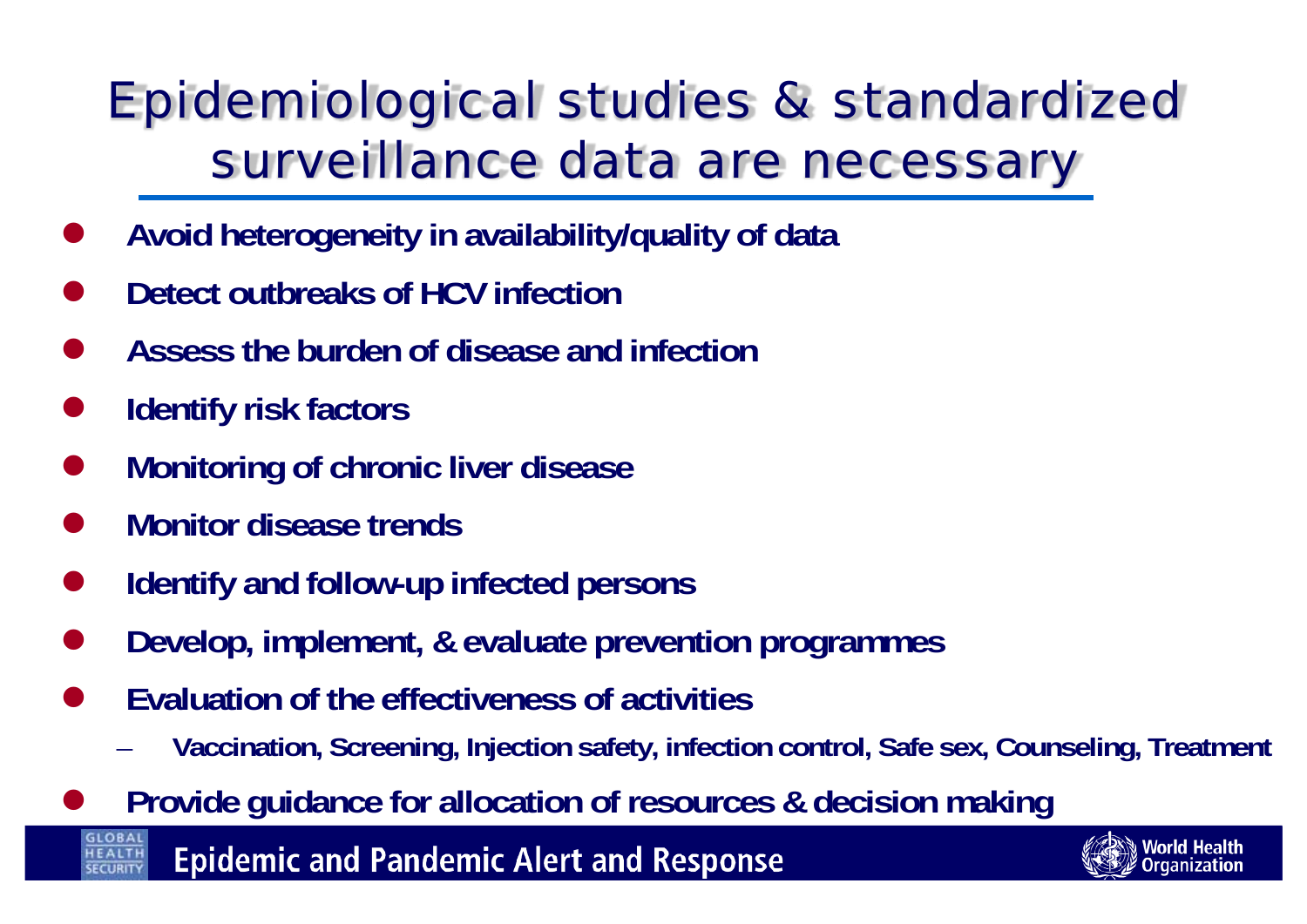# *Lessons learned*

- **detection & monitoring of chronic liver disease is unspectacular and therefore difficult to sell**
- **decision making hampered by heterogeneity in availability/quality of data**
- evaluation of the effectiveness of activities is **often "forgotten"**
- $\bullet$ **planning about planning revision NoN**

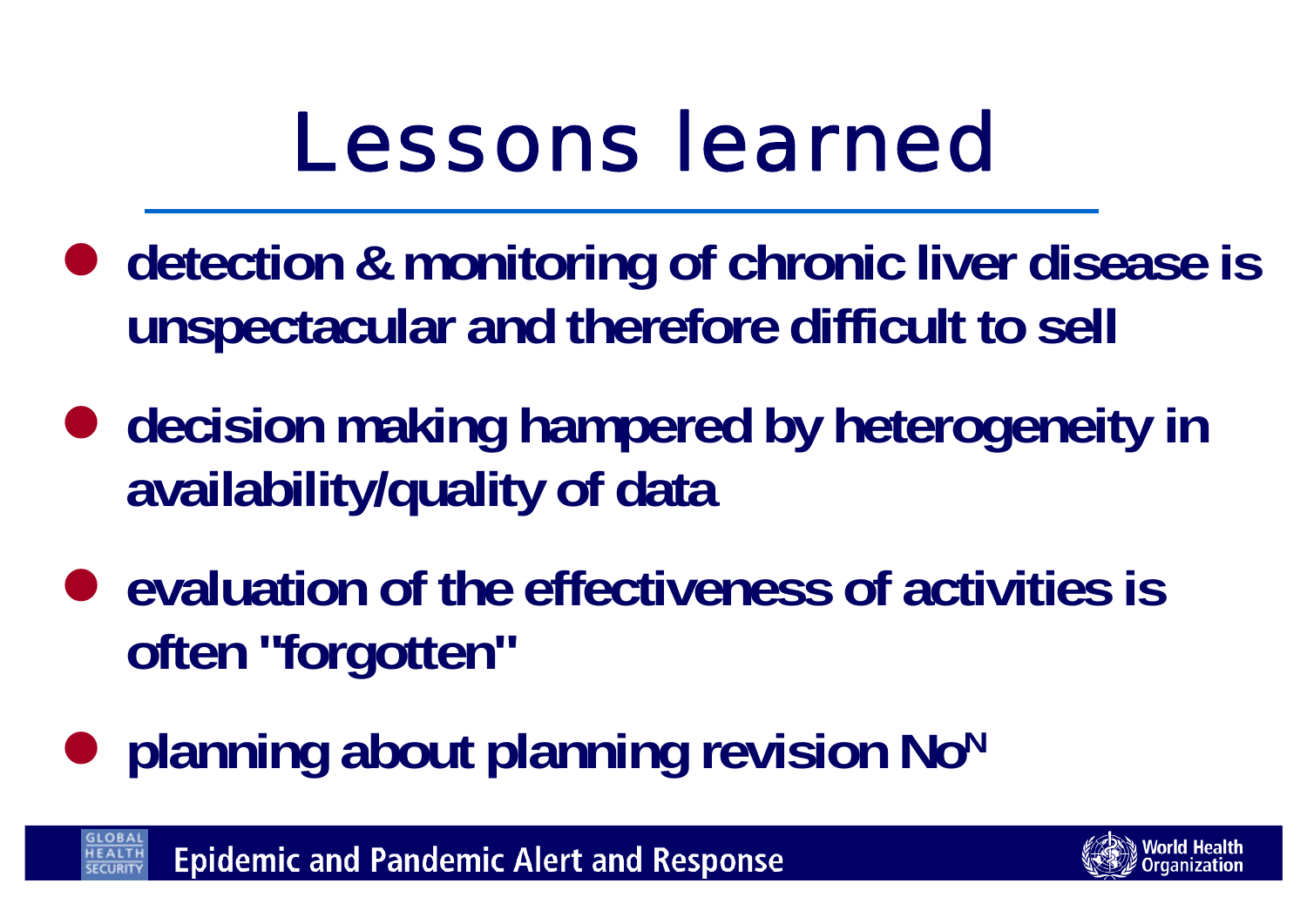# *Opportunities*

- z **EMRO 2009 & WHO 2010? resolutions**
- z **Use of existing structures – HIV/AIDS, STDs, others**
- **Use existing tools**
- **Sell success stories** 
	- –**Vaccination, Blood screening, HCC in Taiwan & Italy**
- **Use influenza surveillance, diagnostic and logistic tools**

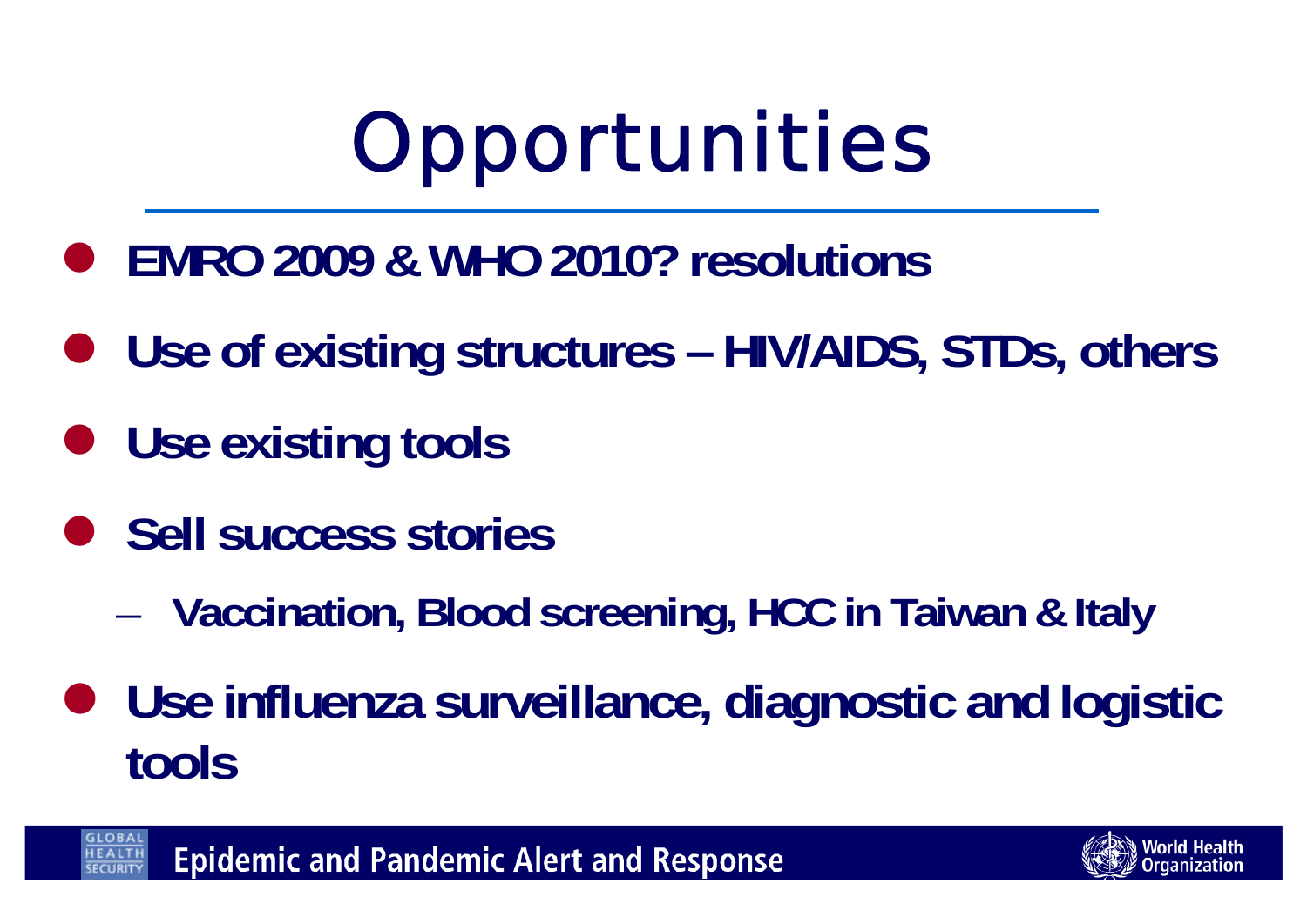### *Conclusions:*

- $\bullet$ **New HCV infections continue to occur**
- $\bullet$ **HCC & cirrhosis will increase**
- $\bullet$ **The public ignores most of HCV related issues**
- $\bullet$  **Implementation of comprehensive national programs for prevention and control still needed in 2009**
- $\bullet$  **Conducting surveillance is demanding but essential for decision making & evaluation of activities**
- $\bullet$ **Further research is necessary to define best practices**
- $\bullet$  **Include patient support groups & "traditional / local" communities with high proportions of immigrants**